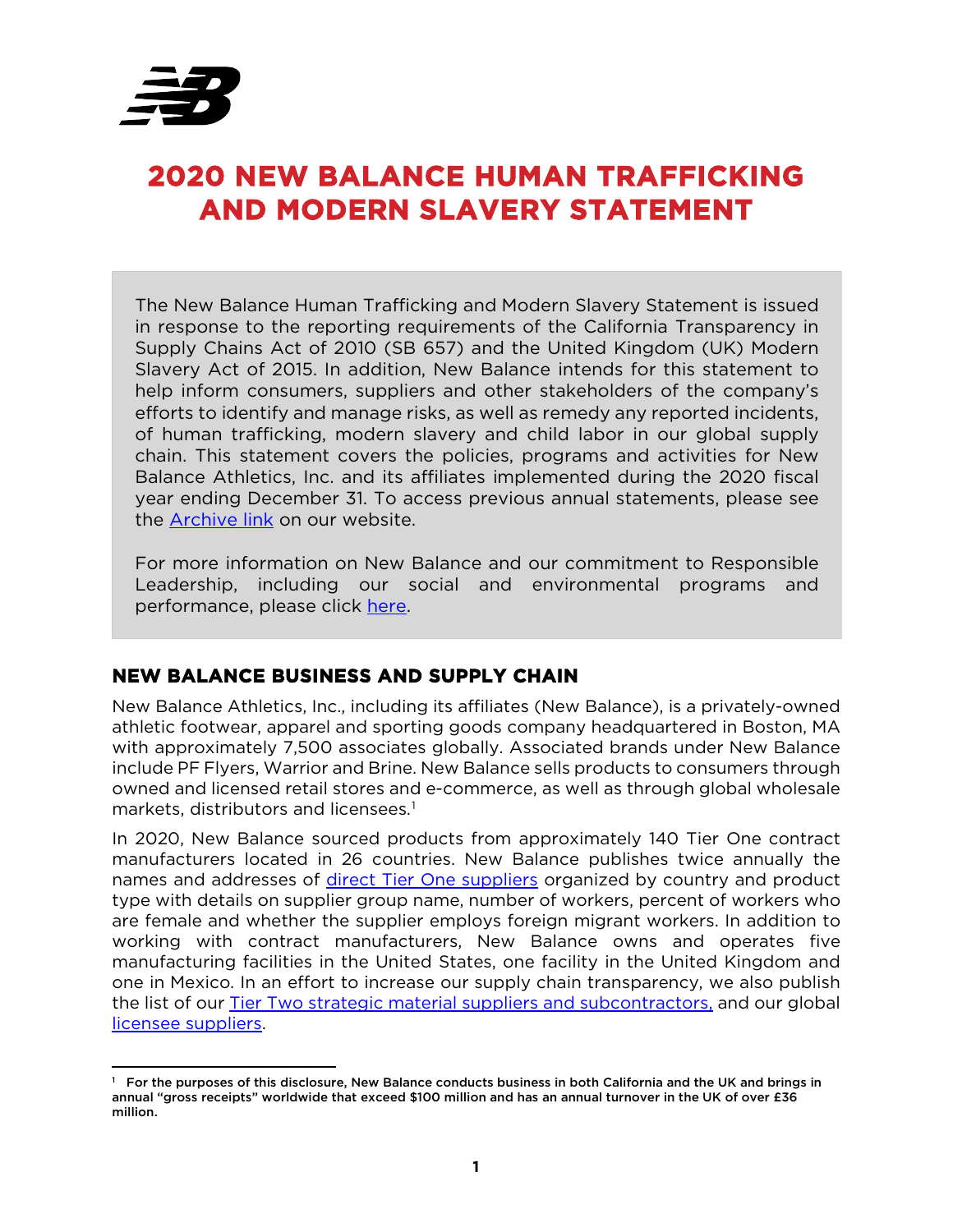

# **OUR APPROACH: POLICIES AND GOVERNANCE**

New Balance is committed to doing business with manufacturers and suppliers that share our commitment to uphold fundamental human rights and abide by the standards in our [Supplier Code of Conduct](https://www.newbalance.com/on/demandware.static/-/Sites-newbalance_us2-Library/default/dwa9f39018/pdf/NB_Code_of_Conduct_2018.pdf) (Code). The Code has been translated into 42 languages and is based on the Universal Declaration of Human Rights and the International Labor Organization (ILO's) Core Conventions. The Code incorporates several principles related to human trafficking and slavery, including but not limited to:

- Working conditions, including hours worked and freedom of movement;
- Workplace health and safety;
- Prohibition of child labor:
- Prohibition of forced labor, including prison labor, indentured labor or debtbonded labor; and
- Maintaining a workplace free of discrimination and harassment.

New Balance also publishes a [Supplier Standards Manual,](https://www.newbalance.com/on/demandware.static/-/Library-Sites-NBUS-NBCA/default/dw06cdb383/pdf/New_Balance_Standards_%20Manual_2021_V4.pdf) which provides suppliers and stakeholders with detailed guidance on how to implement each element of the Code. Key requirements designed to protect against human trafficking include voluntary employment, freedom of movement and elimination of worker recruitment fees. New Balance considers forced labor and child labor violations zero-tolerance issues, which require immediate and thorough remediation to continue doing business with the company. In early 2021, we updated our Supplier Standards Manual to provide our suppliers with additional clarity on our requirements to protect against forced labor, including elevating recruitment fees to a zero tolerance issue to ensure that workers in our supply chain do not pay any fees, expenses or deposits in exchange for employment.

In addition, New Balance suppliers are required to comply with and declare that the raw materials, components and finished products supplied to New Balance comply with the [New Balance Restricted Substances Manual,](https://www.newbalance.com/on/demandware.static/-/Library-Sites-NBUS-NBCA/default/dwbd4f055e/pdf/NB_RSM_2021.pdf) which includes regional sourcing and material restrictions.

New Balance is an accredited member of the Fair Labor Association (FLA) and FLA most recently reaccredited New Balance's social compliance program in 2018. A link to the New Balance Reaccreditation Report can be found [here.](http://www.fairlabor.org/sites/default/files/documents/reports/new_balance_reaccreditation_report_public_edits_final.docx_.pdf) New Balance is also a signatory to the **AAFA/FLA Apparel and Footwear Industry Commitment to** [Responsible Recruitment.](https://www.aafaglobal.org/AAFA/Solutions_Pages/Commitment_to_Responsible_Recruitment) The commitment reinforces our work with suppliers that employ migrant workers to create conditions so that:

- No workers pay for their job;
- Workers retain control of their travel documents and have full freedom of movement; and
- All workers are informed of the basic terms of their employment before leaving home.

The New Balance Responsible Leadership Steering Committee maintains oversight of the policies, programs and strategies that the company implements to address the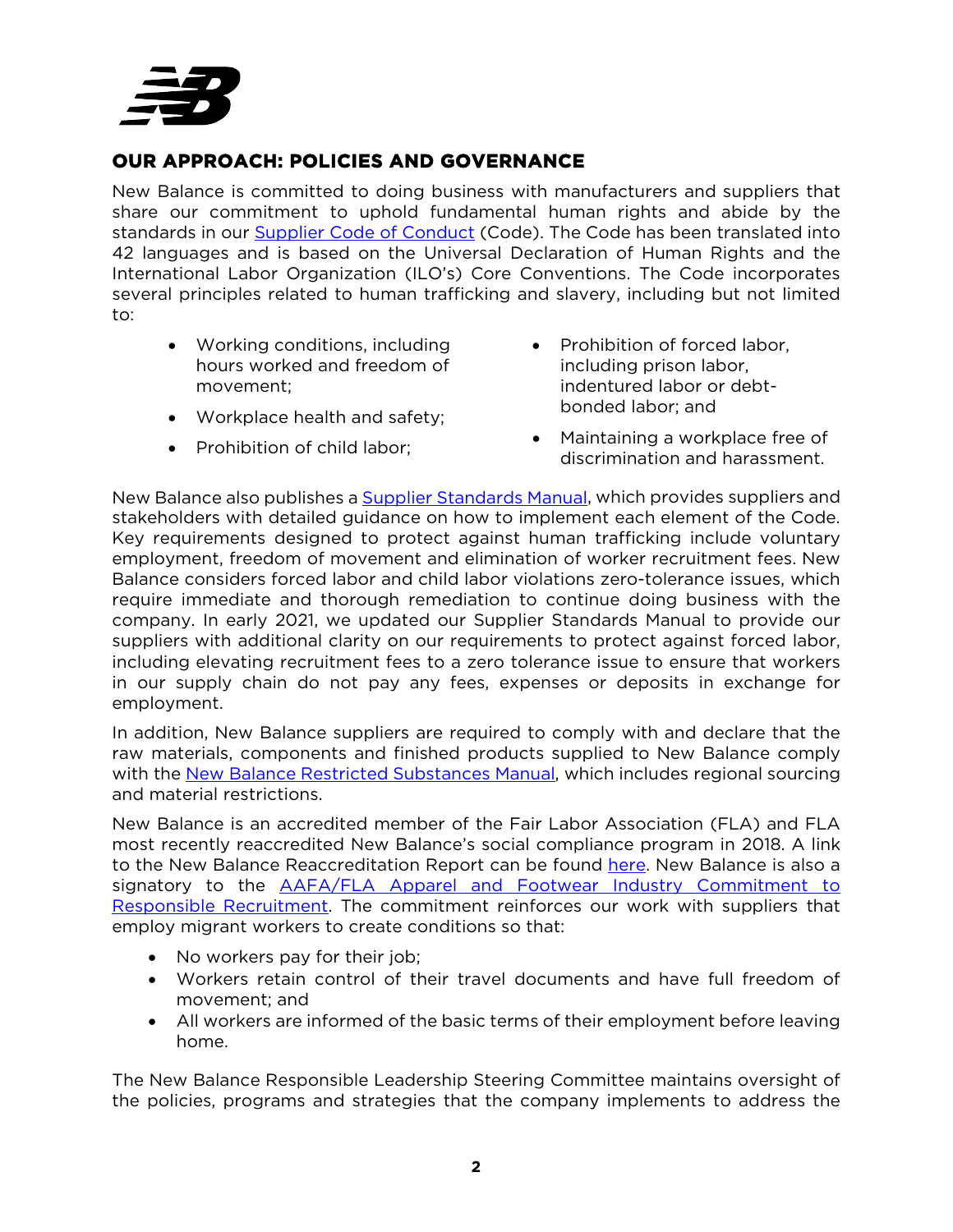

risks of human trafficking and slavery in the company's supply chain. The Vice President of Responsible Leadership, who also heads the supply chain Global Compliance program, provides regular updates to Committee members, including New Balance ownership, on supplier compliance performance and critical risks and issues. The Vice President of Responsible Leadership, while independent from product development and sourcing, is also a member of the company's Value Chain Leadership Team (VCLT), a cross-functional group of executives with responsibility across the supply chain. VCLT meetings include a dedicated regular session to review New Balance environmental, health and safety, and labor practices in owned and contract manufacturers.

Additionally, New Balance pledges to uphold the highest standards in the company's owned manufacturing facilities and for New Balance associates globally. The company's commitment to employee health, safety and development, as well as ethical recruitment and hiring, is reflected in the company's policies and practices and in accordance with national and international law. As stated in our [Code of Business](https://www.newbalance.com/on/demandware.static/-/Sites-newbalance_us2-Library/default/dw70c4e1b7/pdf/NB_Code_of_Business_Ethics_&_Conduct_2018.pdf)  [Ethics and Conduct,](https://www.newbalance.com/on/demandware.static/-/Sites-newbalance_us2-Library/default/dw70c4e1b7/pdf/NB_Code_of_Business_Ethics_&_Conduct_2018.pdf) all New Balance associates have a responsibility to uphold and promote compliance with the New Balance Supplier Code of Conduct.

# **RISK ASSESSMENT**

Human trafficking and slavery risks are most commonly found in the footwear and apparel industry where there are migrant workers. Based on an annual country risk assessment process, we identified the following countries in our Tier One supply chain as highest risk for forced labor: Cambodia, China, India, Mexico, Nicaragua, Pakistan, Taiwan (ROC), Thailand, Turkey and Vietnam. The risk assessment is based on data from the US Department of State *(Trafficking in Persons Report)* and US Department of Labor *(List of Goods Produced by Child Labor or Forced Labor)*, as well as supplier information and industry non-governmental organization (NGO) reports.

In 2018, New Balance worked with third-party experts to conduct a human rights and environmental risk assessment for our Tier Two supply chain, guided by the United Nations (UN) Guiding Principles on Business and Human Rights and the Organization for Economic Cooperation and Development (OECD) Due Diligence Guidance for Responsible Supply Chains in the Garment and Footwear Sector. Our assessment focused on 12 risk areas identified by the OECD Guidance, including issues such as child and forced labor. As an outcome of the risk assessment, forced labor risks in textile mills and other material suppliers in Taiwan were identified as a priority focus area.

The Countering America's Adversaries through Sanctions Act (CAATSA), passed in 2017, declared that products manufactured wholly or in part by North Korean nationals, including outside of North Korea, are automatically deemed to have been made with forced labor and are, therefore, prohibited from entry into the United States. New Balance has highlighted this legislation and risk to suppliers via a formal notification, and the team takes notice of new suppliers that are located in high-risk regions to ensure that additional due diligence is applied. New Balance monitors this and other forced labor risks via the annual forced labor risk assessment process. In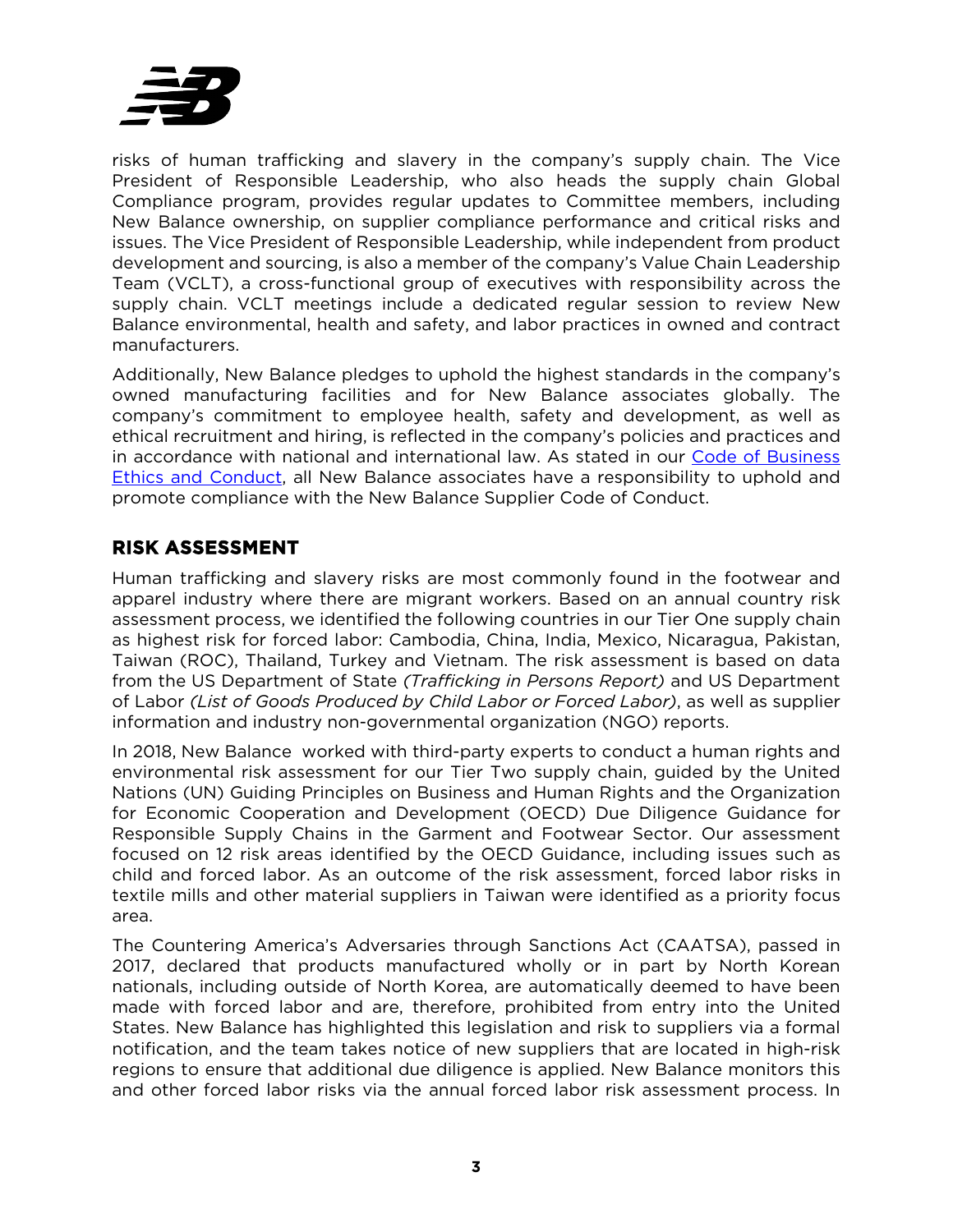

2020, New Balance developed and began piloting an assessment tool for use at factories employing foreign and, in some cases, domestic migrant workers. With this new assessment tool, New Balance aims to bring to light risk factors and compliance violations specific to this vulnerable group of workers.

New Balance continues to monitor the reports of forced labor in the Xinjiang Uyghur Autonomous Region (XUAR) of China in the apparel supply chain. New Balance does not have any manufacturers of finished products nor any nominated material suppliers in the XUAR, and as directed by U.S. regulation and advisories, our policies state that suppliers may not source or manufacture products for New Balance in the XUAR.

We continue to work on mapping our supply chain further upstream for cotton and other materials to identify potential risks. We are also engaging with a wide variety of industry stakeholders to better understand upstream supply chain risk and due diligence approaches and what actions New Balance can take to uphold the human rights of workers throughout our global supply chain.

# **SUPPLIER AUDITS: DUE DILIGENCE, MONITORING AND REMEDIATION**

Suppliers seeking to do business with New Balance must sign a supply agreement that includes the obligation to abide by our Code of Conduct and undergo a compliance inspection (audit) before production orders can be placed. Compliance audits are conducted by members of the New Balance Global Compliance team or qualified third parties and may be announced, semi-announced or unannounced audits. The New Balance audit tool includes verification of supplier performance against the Code. In addition to a physical site inspection, the audit includes interviews with supplier management and confidential employee interviews. If a supplier employs foreign or domestic migrant labor, New Balance developed an additional assessment tool in 2020 to provide further scrutiny in assessing potential forced labor risks and practices. Through our affiliation with the Fair Labor Association and the ILO/IFC Better Work Program, their organizations also conduct independent assessments of certain suppliers, which we review.

In cases where noncompliance issues are found, suppliers must complete a Corrective Action Plan (CAP). For new suppliers, verification of corrective actions is required before orders can be placed. For existing suppliers, they must also implement a CAP and our team works with them to improve workplace practices. New Balance's preferred approach is to continue working with suppliers to improve and remedy conditions rather than to terminate the business relationship. By staying engaged, we seek to improve the lives of those impacted, as well as help to change industry practices. However, if compliance violations are serious or persistent, New Balance will terminate the business relationship. In 2020, New Balance ended the business relationship with one supplier for compliance reasons as explained below.

## Tier One

New Balance aims to conduct compliance audits at all Tier One suppliers on an annual basis. In 2020, NB audited 60 percent of our Tier One suppliers. The number of audits was reduced from previous years due to travel and safety limitations caused by the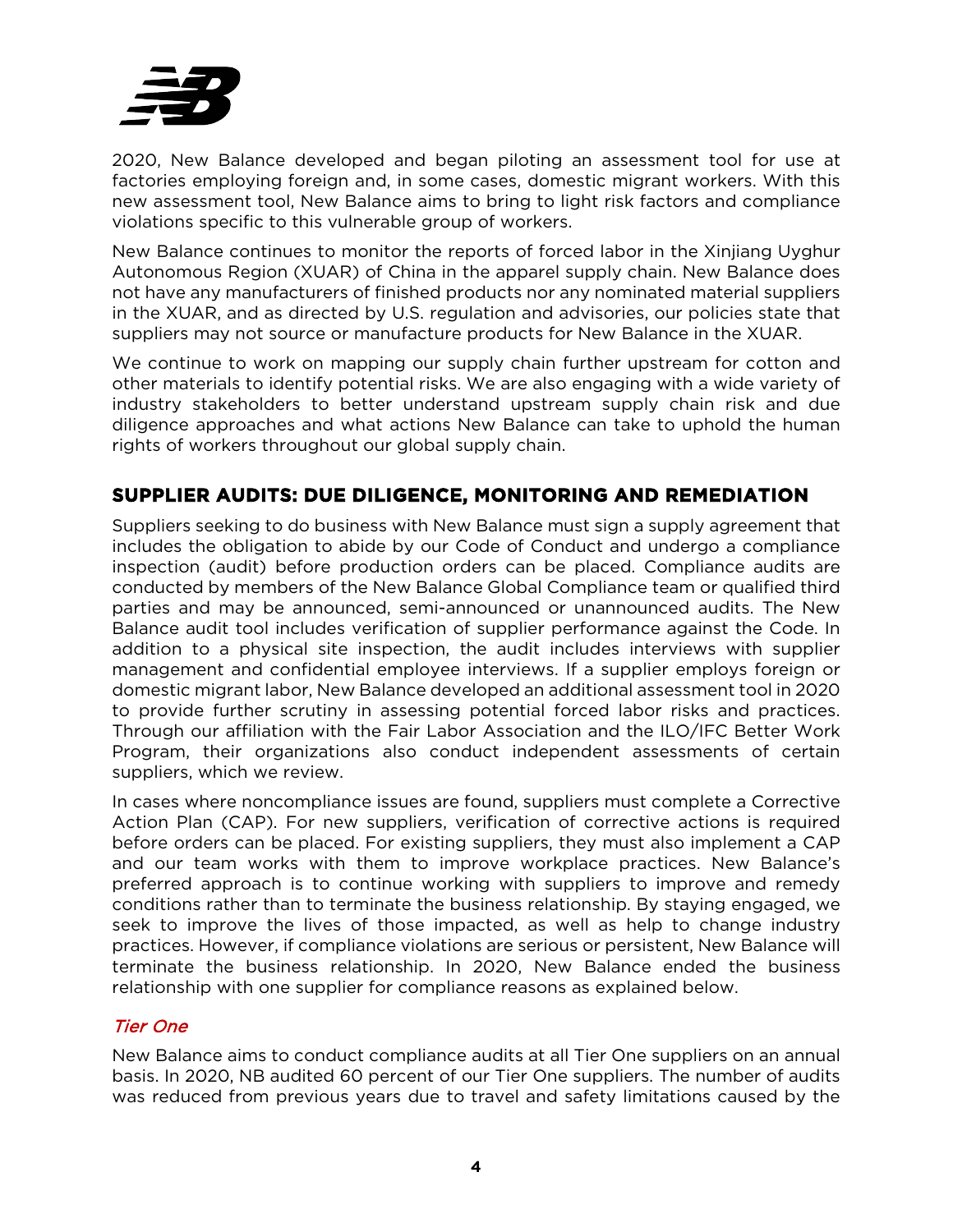

COVID-19 pandemic. Where traditional in-person audits were not possible, we supplemented our due diligence with limited scope remote assessments and communicated COVID-19 safety guidance to suppliers. We also worked with other brands and industry partners, including the ILO/IFC Better Work program, to survey and monitor suppliers' efforts to maintain the safety of foreign migrant workers in their facilities.

From the 110 compliance audits conducted at potential and existing Tier One suppliers, we observed four noncompliance findings related to potential forced labor situations where workers had paid recruitment fees or faced restrictions when taking vacation or sick leave. Two of the noncompliance findings involved a zero-tolerance forced labor issue, where new employees at two suppliers in China were required to pay a deposit fee for door access cards and occupational health check-ups. As part of their remediation plan, both suppliers were required to reimburse workers for these fees. New Balance verified that the suppliers had repaid the fees in subsequent audits. The other two findings involved suppliers where workers were unable to take their paid leave without restriction. Both violations have been addressed and verified during subsequent audits.

New Balance also continued remediation efforts with other Tier One suppliers, where we had previously identified workers paying recruitment fees. One supplier located in Japan employed four foreign migrant workers who paid recruitment fees to a labor recruiter in their home country. After identifying this violation through interviews with factory workers during an audit in 2019, New Balance required that the supplier reimburse workers for the fees and engage with labor recruiters that did not charge workers recruitment fees. Being a small buyer with this supplier, New Balance finally decided to end the business relationship with the supplier when it refused to discontinue this practice or reimburse workers for recruitment fees paid, which were legal under local law.

In collaboration with other brands, New Balance worked with another supplier in Taiwan that repaid fees to 28 foreign migrant workers from Vietnam. While this supplier has taken important steps, we will continue to monitor the remediation and confirm that all fees are repaid and that management systems are in place so that fees are not charged to workers going forward.

Since New Balance started reporting on forced labor findings in our Tier One suppliers in 2016, we have seen a decline in the number of findings. However, New Balance conducted fewer audits in 2020 than in 2019 due to the COVID-19 pandemic, so we are unable to effectively evaluate the trendline based on 2020 data.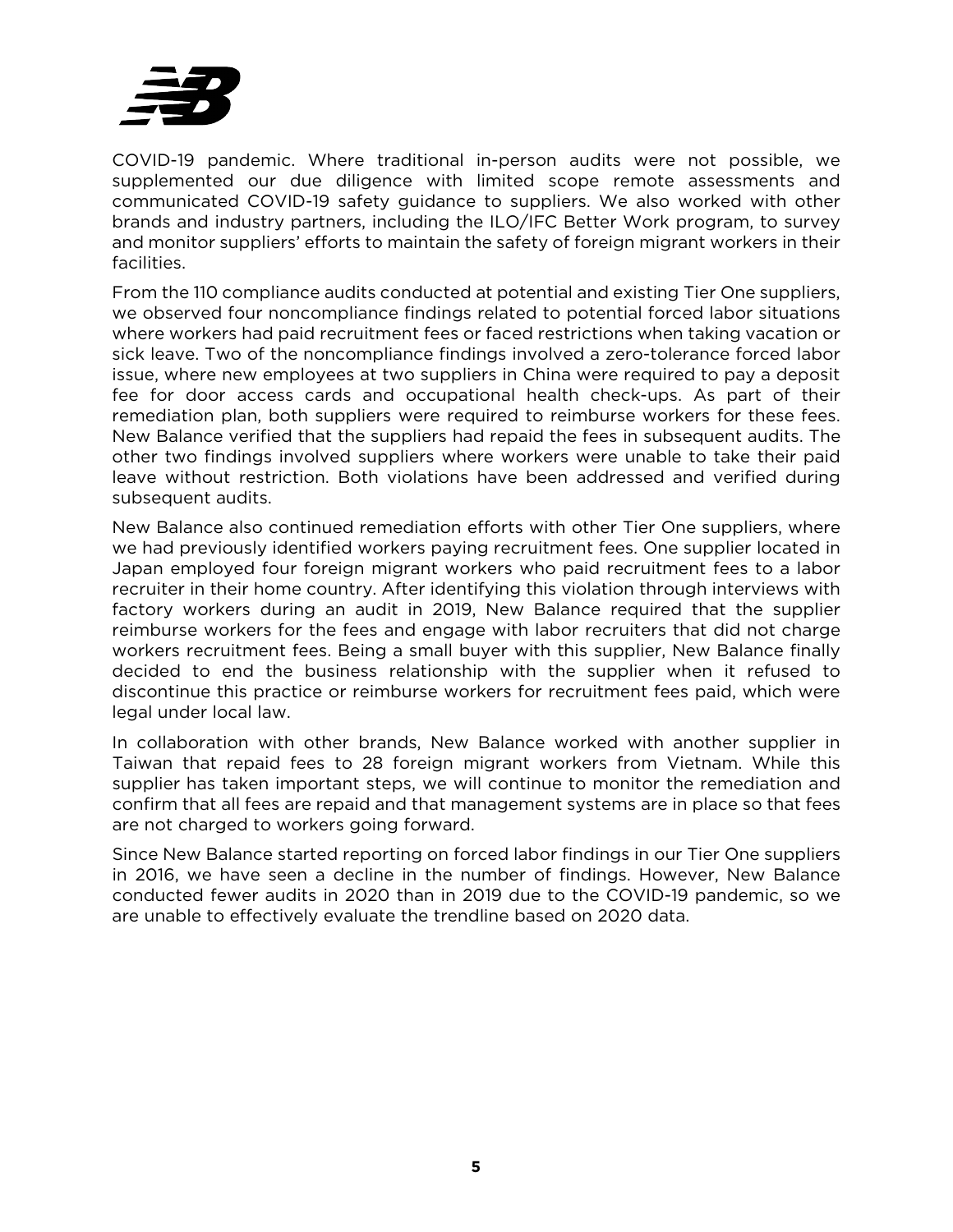

#### Beyond Tier One

The New Balance compliance monitoring program also includes monitoring of strategic processing subcontractors<sup>[2](#page-5-0)</sup> to measure performance against zero tolerance issues, including forced labor. Out of 68 subcontractor audits conducted in 2020, none indicated evidence of potential forced labor issues.

New Balance does not currently require pre-sourcing audits or social compliance audits for Tier Two raw material and component suppliers. However, we recognize that the risk for forced labor may be greater in the upstream supply chain where business relationships are more diffuse and where suppliers often work for multiple industries. These levels of the supply chain are also less frequently audited by the footwear and apparel industry. We have mapped our Tier Two footwear and apparel supply chain and identified nearly 500 material suppliers in over 20 countries. We continue to update and expand our upstream mapping on an ongoing basis to better understand our supply chain network and identify potential risks.

As part of our work to address forced labor risks beyond Tier One, New Balance is working with other brands and external stakeholders and participating in industry initiatives to identify and tackle forced labor issues further upstream in the supply chain. New Balance is a signatory to the Uzbekistan Cotton Pledge, which prohibits the use of cotton sourced from Uzbekistan in our products due to the documented use of forced labor in Uzbek cotton production. Our Restricted Substances Manual also includes our policy on prohibiting Uzbekistan and Turkmenistan cotton due to forced labor risks.

In Taiwan, we have been working with other apparel and footwear brands to identify and communicate with shared material suppliers about foreign migrant worker labor standards, including the elimination of recruitment fees. New Balance rolled out our responsible recruitment implementation plan with strategic Tier Two suppliers in Taiwan in 2019, and through brand collaboration and a series of one-on-one engagements with suppliers, we are supporting and monitoring these key facilities in eliminating recruitment fees. Of the 16 strategic Tier Two suppliers we engaged on this issue, 12 were able to meet the goal of eliminating recruitment fees by January 1, 2021. One supplier is no longer hiring foreign migrant workers and we continue to work with the remaining three suppliers to address fee elimination, contract revision, and improved onboarding and communication processes for foreign migrant workers in order to meet the overall goal of responsible recruitment. In 2021, we will continue monitoring the implementation of responsible recruitment policies for the 16 suppliers.

#### Third-Party Grievances

In addition to our supplier monitoring program, New Balance has expanded workers' access to confidential grievance mechanisms. We have implemented third-party operated worker hotlines in our strategic sourcing countries of China, Vietnam and Indonesia. In addition, any worker or third party can contact our corporate office

<span id="page-5-0"></span><sup>2</sup> Processing subcontractors refers to subcontractors that conduct specialized processes that Tier One factories may not have the capacity or capability to do in-house, such as screen printing, high-frequency welding and embroidery.